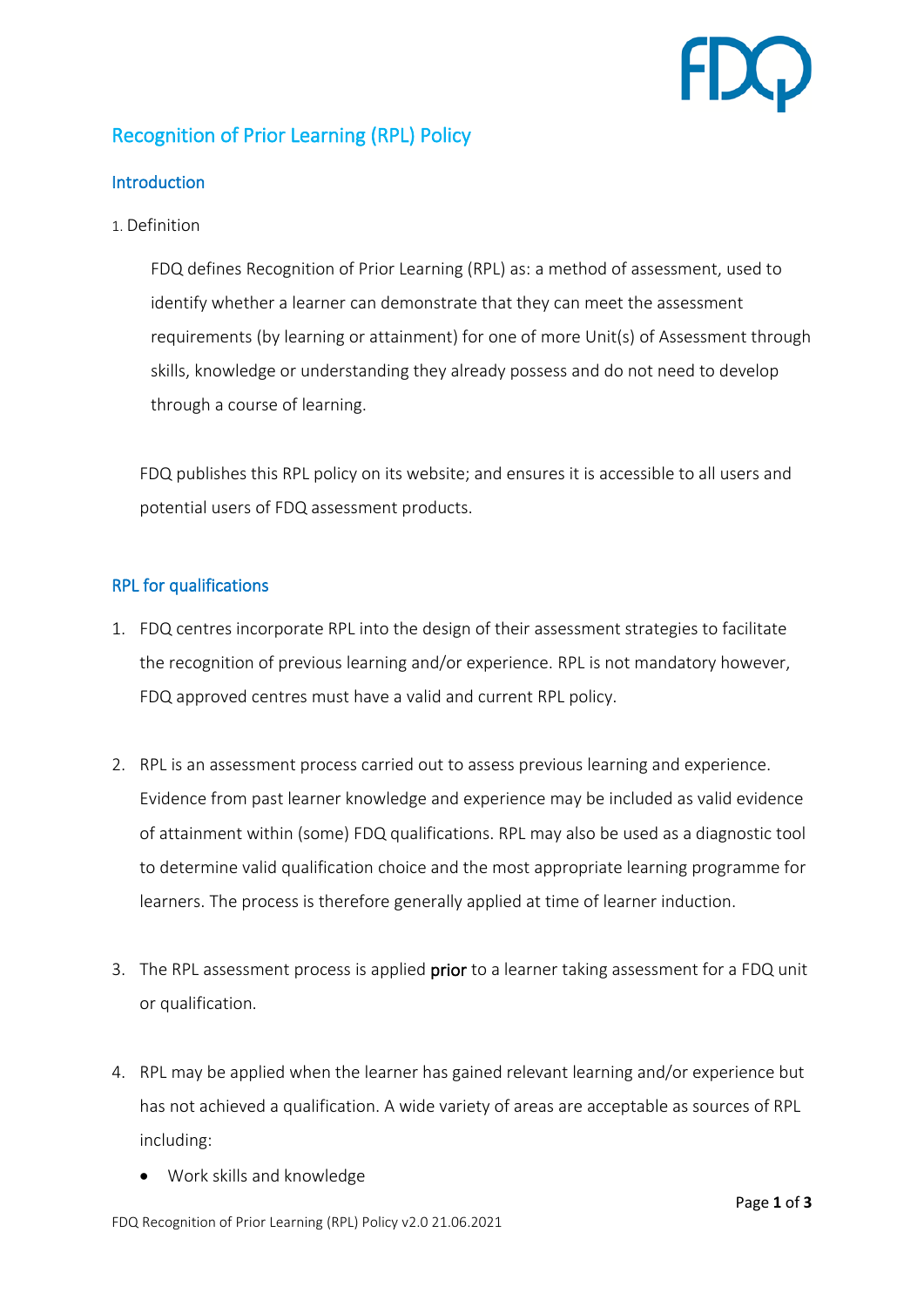

- Education and training which may have resulted in an attendance or endorsed certificate
- On-the-job training and assessment as part of an employer's own training programme which may have internal training records
- Voluntary and community activities
- Home and domestic activities.

Evidence of RPL is acceptable from a variety of areas including:

- Learners' portfolios of work/projects/essays
- Expert witness testimony
- Professional discussion
- Employment evidence
- Learning programme certificates.
- 5. Once collated evidence of RPL is considered, assessment decisions must be recorded and communicated to learners. It is expected that the requirements for the assessment and collation of evidence as part of a RPL process meet the rigour established in FDQ requirements for other qualification assessment decisions. RPL assessment decisions must be carried out by suitably trained and/or experienced personnel. Documented RPL decisions must be available to centre internal quality assurance procedures and FDQ at any time including during FDQ external quality assurance activities.
- 6. The RPL process does not allow any specified qualification summative assessments to be avoided e.g. examinations, observations of learner performance practical/theory tests or assignments. The prescribed summative assessment is the process through which evidence (produced via any prior assessment method or through the RPL process) is evaluated. RPL allows an individual to avoid unnecessary preparation and learning, meaning that they can plan and present for summative assessment without repeating learning in areas where they will be able to show that they can meet assessment requirements e.g. learning outcomes.